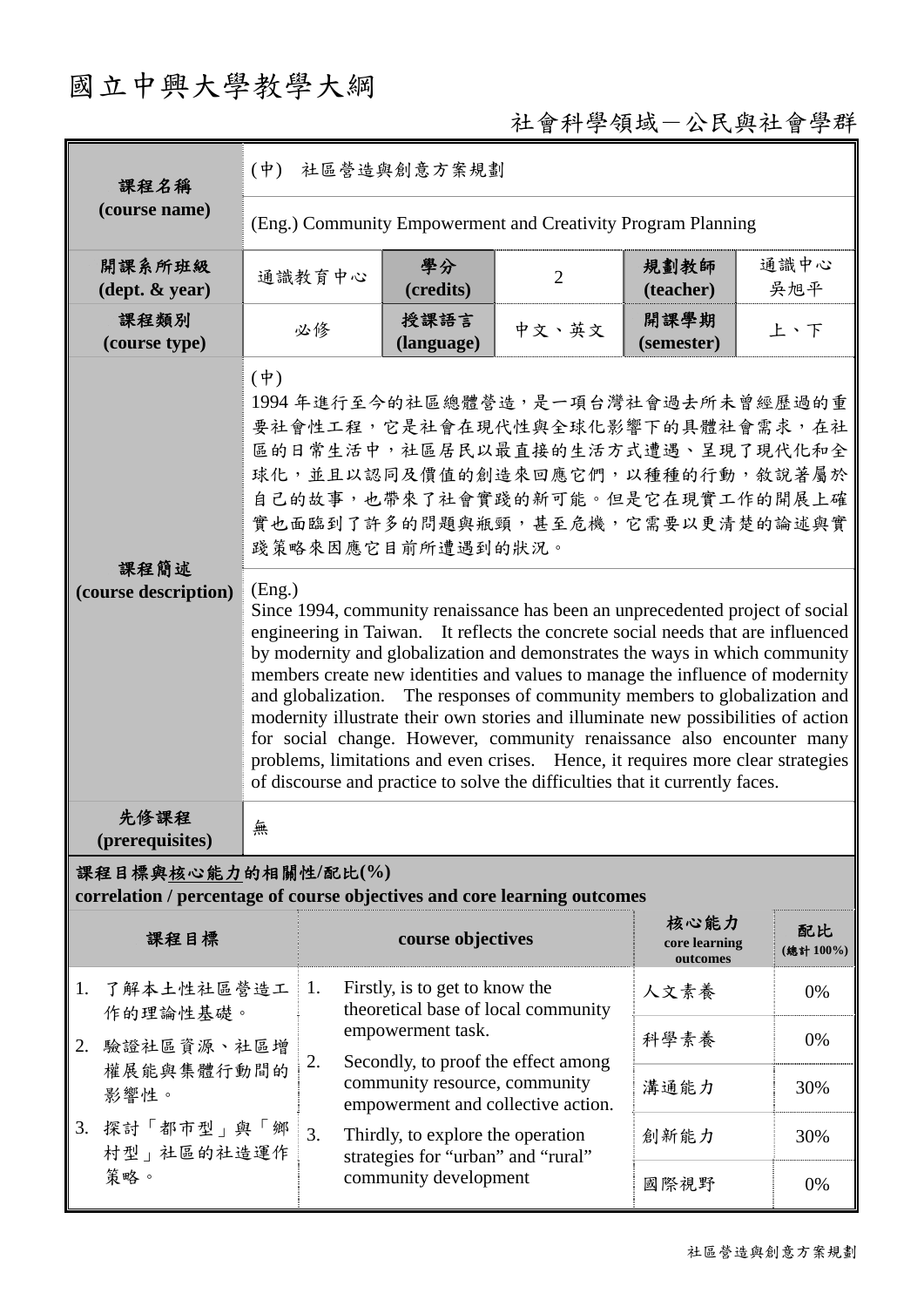| 4. | 讓學生學習撰寫方案規<br>劃,及了解地方產業轉<br>型文化與休閒的發展狀                                                                                  | 4.                  | and lastly, study composition<br>program planning, and understands<br>the culture of local industries'<br>reforming and the development of | 社會關懷 | 40% |  |
|----|-------------------------------------------------------------------------------------------------------------------------|---------------------|--------------------------------------------------------------------------------------------------------------------------------------------|------|-----|--|
|    | 况。                                                                                                                      | leisure activities. |                                                                                                                                            |      |     |  |
|    | $\mathbf{v} = \mathbf{v}$ and $\mathbf{v} = \mathbf{v}$ . It is the set of the set of $\mathbf{v} = \mathbf{v}$ . It is |                     |                                                                                                                                            |      |     |  |

課程目標之教學方法與評量方式

**(teaching and assessment methods for course objectives)** 

| 教學方法 (teaching methods)               | 評量方式 (assessment methods)                                                                                        |
|---------------------------------------|------------------------------------------------------------------------------------------------------------------|
| 講授<br>以鄰近學校之社區為參訪對象<br>實境合作討論撰寫社區方案規劃 | 1. 上課出席及參與討論: 20%;<br>2. 社區方案規劃實作一參與政府型青年社區行動計畫<br>(小組作業): 40%;<br>3. 創意文案及個人社區發展脈絡蒐集 (個人作業): 20%<br>4. 期中考: 20% |

#### 授課內容(單元名稱與內容、習作**/**考試進度、備註) **(course content and homework/tests schedule)**

第1週:相見歡一個人對社區的述說:淺談透過行動觀察的參與體驗社區多元采風 第2週:社區思潮脈絡:「社區」和「社區營造」是什麼?社區營造需要什麼樣的方案規劃? 第3週:探討社區營造的意義、政策發展 (1):台灣鄉村、都市社區營造發展歷程及現況介紹 第4週:探討社區營造的意義、政策發展(2):全球社區節慶觀光與文化及社區營造成功案例 第5週:社區營造與彰權展能:談人際互動與人脈動能創發(課後蒐集發掘個人社區發展脈絡) 第6週:創造思考的策略與技巧:從社區組織關係為切入點 第 7 週:社區創意方案啟發(實作遊戲):創造性認知 & 型態分析法 第8週:社區創意方案啟發(實作遊戲):創意解決問題(CPS)& 圖片刺激法 第 9 週:期中考 第 10 週:觀摩參與:社區地圖繪製及發展議題(暫定台中市南區國光里社區參訪及深度訪談) 第 11 週:台灣模範社區營造案例分析研討及本土社造議題發展現況及困境(個人社區議題申訴) 第 12 週:創意活動設計與討論-創意行動計畫書(探討社區方案規劃的步驟及推展方式) 第13週:他山之石一創意文案評析:匯談政府創意圓夢企劃、社區部落健康營造計書案等 第14 週:了解社區資源與需求的調查: SWOTA 分析法及其他 第 15 週:了解社區產業轉型行動策略研議、經費評估與方案行銷可行性 第16週:實務演練社區創意方案規劃(1):參與政府型青年社區行動計書小組報告與回饋※ 第17 週:實務演練社區創意方案規劃(2):參與政府型青年社區行動計畫小組報告與回饋※ 第 18 週:結論與建議:學習型社區的指標 ※備註:教師將於期中考週後即進行個別小組指導寫作格式與技巧

## 教科書**&**參考書目(書名、作者、書局、代理商、說明)

#### **(textbook & other references)**

#### 教科書:

自編教材

參考書目:

文建會:《新故鄉社區營造計畫政策說明書》。請至文建會網站搜尋。

曾旭正(2007)。台灣的社區營造。台北:遠足文化。